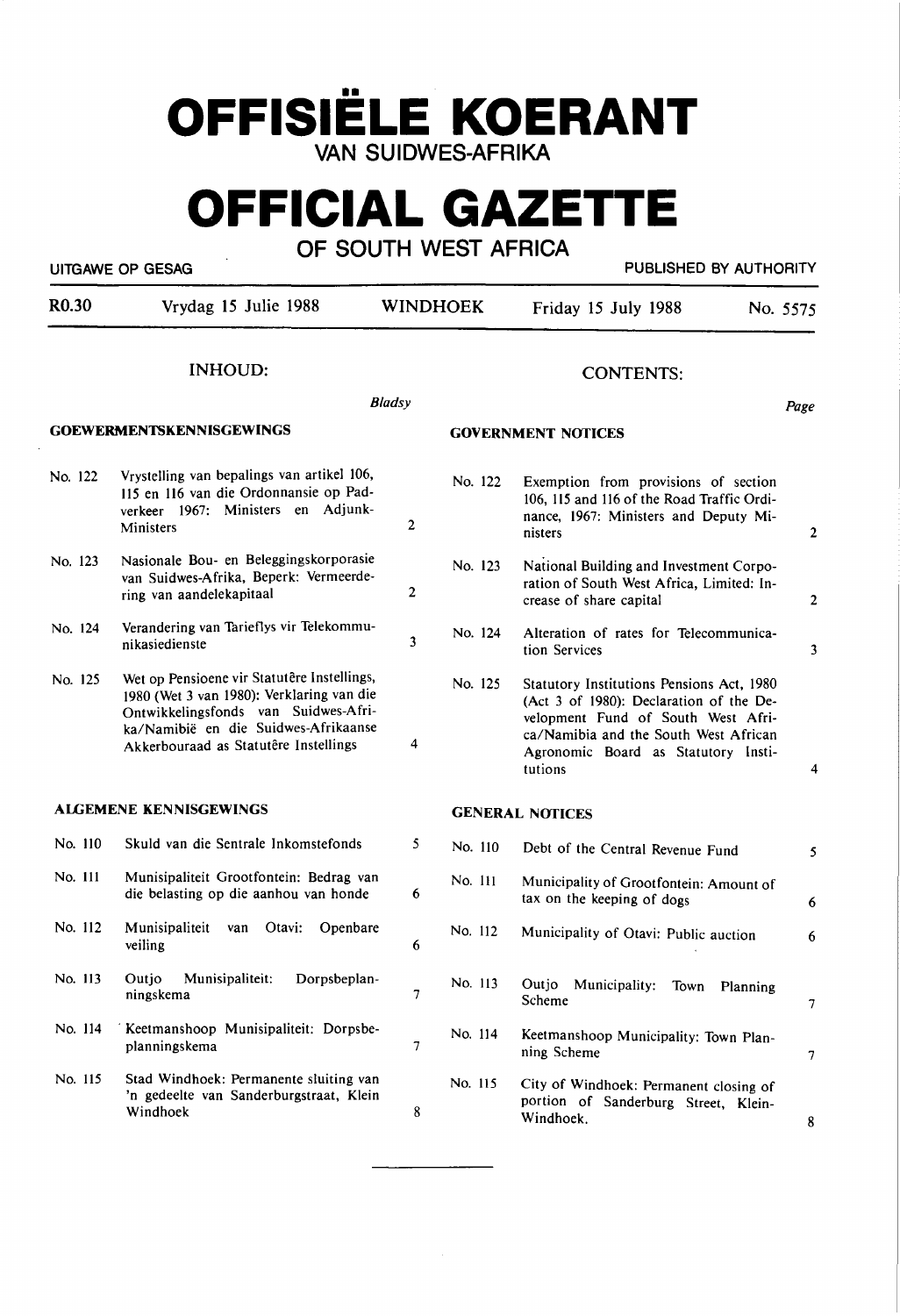### **Goewermentskennisgewings**

#### DEPARTEMENT VAN VERVOER

No. 122 1988

VRYSTELLING VAN BEPALINGS VAN AR-TIKELS 106, ll5 EN 116 VAN DIE ORDON-NANSIE OP PADVERKEER 1967: MINISTERS EN ADJUNK-MINISTERS

Kragtens artikel 180 van die Ordonnansie op Padverkeer 1967 (Ordonnansie 30 van 1967) stel die Kabinet hierby elke Minister en Adjunk-Minister in die Kabinet van die Regering van Suidwes-Afrika vry van die bepalings van artikels 106, 115 en 116 van genoemde Ordonnansie op voorwaarde dat bedoelde vrystelling slegs geld -

- (a) ten opsigte van alle strate in Windhoek;
- (b) ten opsigte van die motorvoertuie met registrasiemerke en -nommers SW 40149, SW 40155, SW 42578 en SW 51862; en
- (c) mits en solank 'n skyf met die nommer 091, 277, 278 of 279 en uitgereik deur die Sekretaris van Vervoer op die voorruit van die betrokke motorvoertuig vertoon word.

Op las van die Kabinet.

**A.N. MATJILA** 

Voorsitter van die Kabinet Windhoek, 21 Junie 1988

#### DEPARTEMENT VAN FINANSIES

No. 123 1988

NASIONALE BOU- EN BELEGGINGSKOR-PORASIE VAN SUIDWES-AFRIKA, BEPERK: VERMEERDERING VAN AANDELEKAPI-TAAL

Kragtens artikel 16(2) van die Proklamasie op die Nasionale Bou- en Beleggingskorporasie van Suidwes-Afrika, 1978 (Proklamasie AG. 60 van

#### DEPARTMENT OF TRANSPORT

**Government Notices** 

No. 122 1988

### EXEMPTION FROM PROVISIONS OF SEC-TIONS 106, 115 AND 116 OF THE ROAD TRAFFIC ORDINANCE, 1967: MINISTERS AND DEPUTY MINISTERS

Under section 180 of the Road Traffic Ordinance, 1967 (Ordinance 30 of 1967), the Cabinet hereby exempts every Minister and Deputy Minister in the Cabinet of the Government of South West Africa from the provisions of sections 106, 115 and 116 of the said Ordinance subject to the condition that the said exemption shall only apply -

- (a) in respect of all streets in Windhoek;
- (b) in respect of the motor vehicles with registration marks and numbers SW 40149, SW 40155, SW 42578 and SW 51862; and
- (c) provided that, and as long as, a disc bearing the number 091, 277, 278 or 279 and issued by the Secretary for Transport is being displayed on the windscreen of the motor vehicle concerned.

By order of the Cabinet.

**A.N. MATJILA**  Chairman of the Cabinet Windhoek, 21 June 1988

#### DEPARTMENT OF FINANCE

No. 123 1988

NATIONAL BUILDING AND INVESTMENT CORPORATION OF SOUTH WEST AFRICA, LIMITED: INCREASE OF SHARE CAPITAL

Under section 16(2) of the National Building and Investment Corporation of South West Africa Proclamation, 1978 (Proclamation AG. 60 of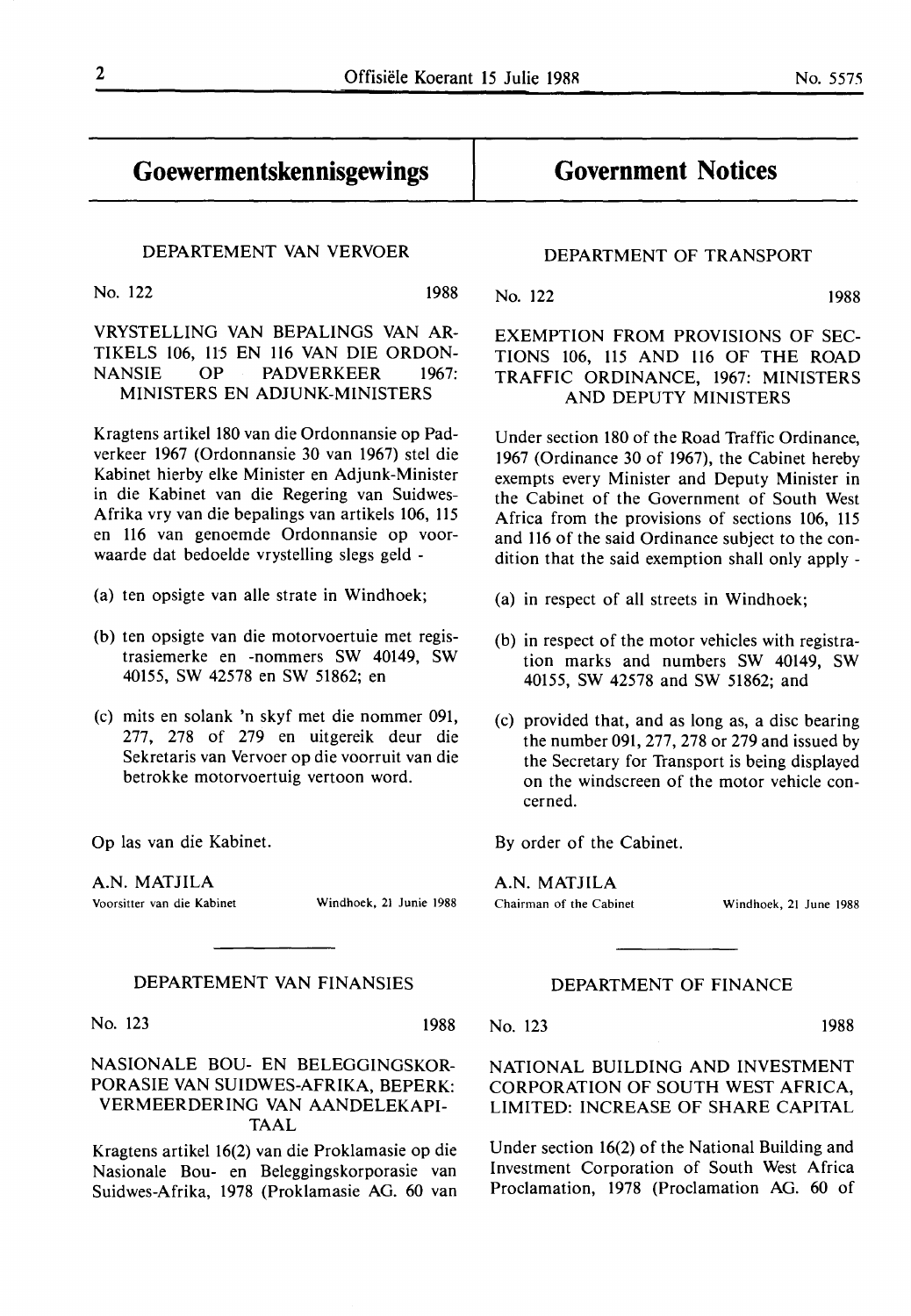1978), op aanbeveling van die raad van direkteure van die Nasionale Bou- en Beleggingskorporasie van Suidwes-Afrika, Beperk -

- (a) vermeerder die Kabinet hierby die aandelekapitaal van genoemde Korporasie na R 75 000 000; en
- (b) trek die Kabinet hierby Goewermentskennisgewing AG. 194 van 1986 in.

Op las van die Kabinet.

**A.N. MATJILA** 

Voorsittcr van die Kabinet Windhoek, 25 **Mei** 1988

### **DEPARTEMENT VAN POS- EN TELEKOM-MUNIKASIEWESE**

No. 124 **1988** 

### **VERANDERING VAN TARIEFLYS VIR TELEKOMMUNIKASIEDIENSTE**

Kragtens artikel 2B(1)(e) van die Poswet, 1958 (Wet 44 van 1958), verander ek hierby, met die goedkeuring van die Kabinet, die tariewe wat ten opsigte van telekommunikasiedienste deur die Departement van Pos- en Telekommunikasiewese gelewer, geëis of ontvang moet word, deur die Tarieflys vir Telekommunikasiedienste afgekondig by Goewermentskennisgewing 1192 van 1 Julie 1977, met ingang van 18 Julie 1988 verder te wysig soos in die Bylae uiteengesit.

J.J. VAN RENSBURG

Posmeester-generaal Windhoek, 30 Junie 1988

#### BYLAE

Die genoemde Tarieflys word hierby gewysig deur in item 42.0 van Deel IV die volgende subitem by te voeg:

"42.2 Pakkieskakeldiens Suidwes-Afrika en Afrika: tussen Suid1978), upon recommendation of the board of directors of the National Building and Investment Corporation of South West Africa, Limited

- (a) the Cabinet hereby increases the share capital of the said Corporation to R75 000 000; and
- (b) the Cabinet hereby withdraws Government Notice AG. 194 of 1986.

By order of the Cabinet.

**A.N. MATJILA**  Chairman of the Cabinet Windhoek, 25 **May** 1988

### DEPARTMENT OF POSTS AND TELECOM-MUNICATIONS

No. 124 1988

#### ALTERATION OF RATES FOR TELECOM-MUNICATION SERVICES

Under section 2B(l)(e) of the Post Office Act, 1958 (Act 44 of 1958), I hereby, with the approval of the Cabinet, alter the rates to be demanded or received in respect of telecommunication services rendered by the Department of Posts and Telecommunications, by further amending, with effect from 18 July 1988, the tariff of Telecommunication Services promulgated under Government Notice 1192 of 1 July 1977, as set out in the Schedule.

J.J. VAN RENSBURG

Postmaster-General Windhoek, 30 June 1988

#### SCHEDULE

The said Tariff is hereby amended by the addition to item 42.0 of Part IV of the following subitem:

"42.2 Packet Switching Service between South West Africa and South Africa: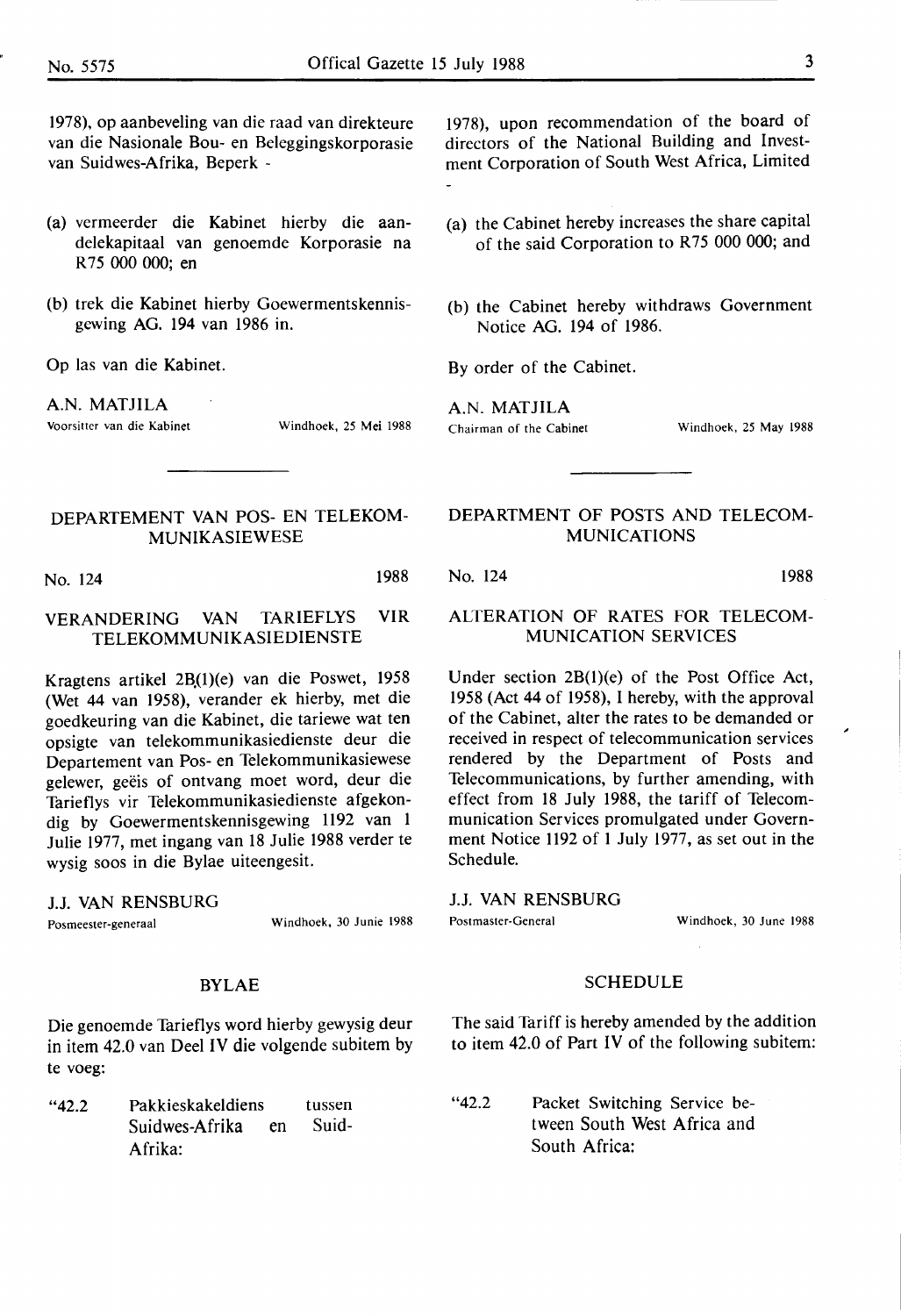| 42.2.1<br>42.2.1.1 | Pakkietellingkoste<br>Per 10 segmente of gedeelte<br>daarvan: | 42.2.1<br>42.2.1.1.<br>9c | Packet<br>count<br>charge<br>Per 10<br>segments<br>$-$ or<br>part<br>thereof: |  |                |
|--------------------|---------------------------------------------------------------|---------------------------|-------------------------------------------------------------------------------|--|----------------|
| 42.2.2<br>42.2.2.1 | Oproepduurkoste<br>minuut of<br>gedeelte<br>Per<br>daarvan:   | $15c$ "                   | 42.2.2<br>Call duration charge<br>42.2.2.1<br>Per minute or part thereof:     |  | 9с<br>$15c$ ". |

#### **DEPARTEMENT VAN FINANSIES**

No. 125

1988

WET OP PENSIOENE VIR STATUTÊRE IN-STELLINGS, 1980 (WET 3 VAN 1980): VER-KLARING VAN DIE ONTWIKKELINGS-FONDS VAN SUIDWES-AFRIKA/NAMIBie EN DIE SUIDWES-AFRIKAANSE **AKKER-**BOURAAD AS STATUTÊRE INSTELLINGS

Kragtens artikel 3 van die Wet op Pensioene vir Statutêre Instellings, 1980 (Wet 3 van 1980), verklaar die Kabinet hierby die Ontwikkelingsfonds van Suidwes-Afrika/Namibie, ingestel by artikel 2 van die Wet op die Ontwikkelingsfonds van Suidwes-Afrika/Namibie, 1987 (Wet 29 van 1987), en die Suidwes-Afrikaanse Akkerbouraad, ingestel by artikel 3 van die Proklamasie op die Akkerboubedryf, 1985 (Proklamasie AG. 11 van 1985), met ingang van 1 Junie 1988 as statutêre instellings vir die doeleindes van eersgenoemde Wet.

Op las van die Kabinet.

**A.N. MATJILA** 

Voorsitter van die Kabinet Windhoek, 21 Junie 1988

#### DEPARTMENT OF FINANCE

No. 125 1988

STATUTORY INSTITUTIONS PENSIONS ACT, 1980 (ACT 3 OF 1980): DECLARATION OF THE DEVELOPMENT FUND OF SOUTH WEST AFRICA/NAMIBIA AND THE SOUTH WEST AFRICAN AGRONOMIC BOARD AS STATUTORY INSTITUTIONS

Under section 3 of the Statutory Institutions Pensions Act, 1980 (Act 3 of 1980), the Cabinet hereby declares the Development Fund of South West Africa/Namibia, established by section 2 of the Development Fund of South West Africa/Namibia Act, 1987 (Act 29 of 1987), and the South West African Agronomic Board, established by section 3 of the Agronomic Industry Proclamation, 1985 (Proclamation AG. 11 of 1985), to be statutory institutions for the purposes of the first-mentioned Act, with effect from 1 June 1988.

By order of the Cabinet.

#### **A.N. MATJILA**

Chairman of the Cabinet Windhoek, 21 June 1988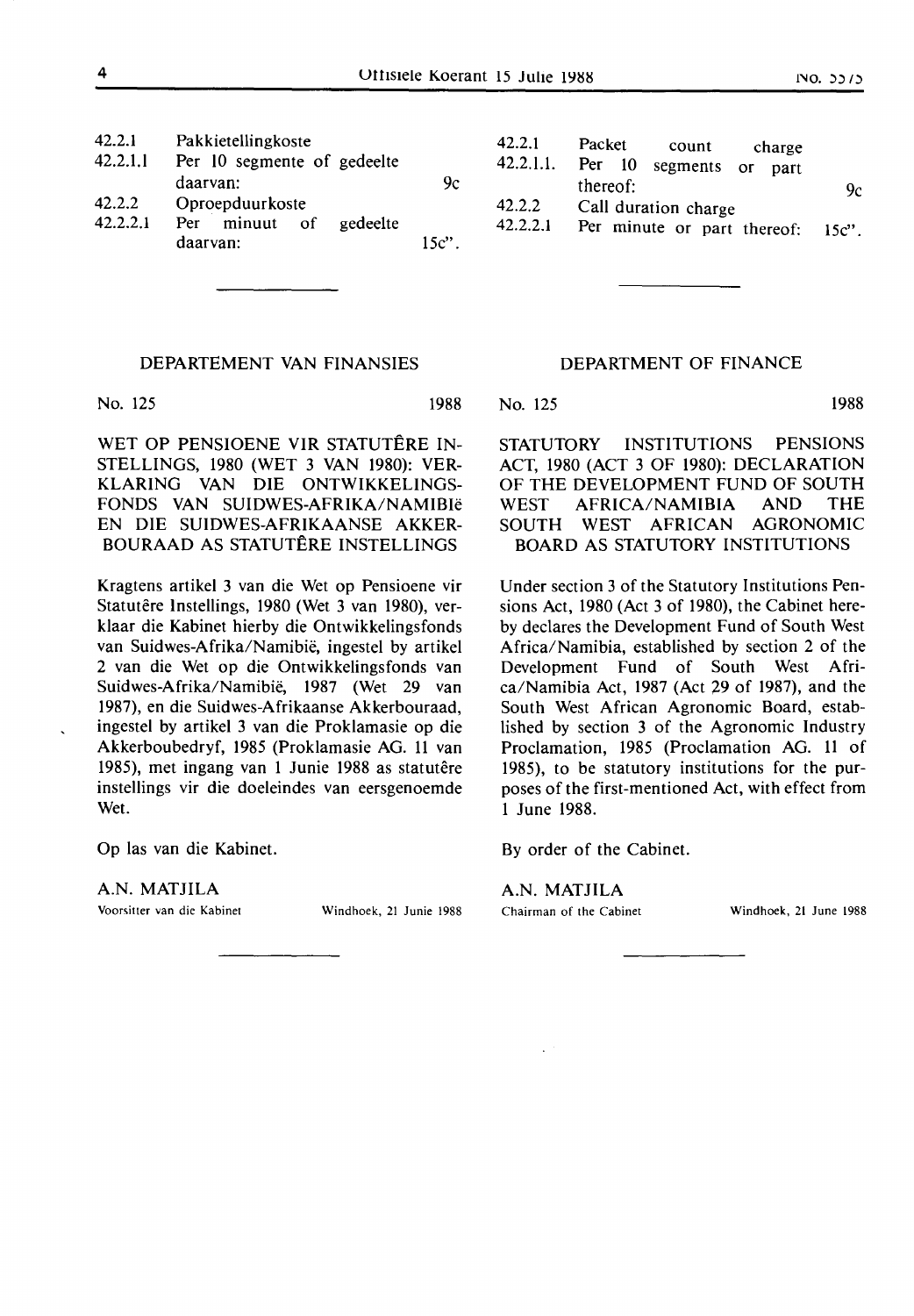## Algemene Kennisgewings | General Notices

No. 110 1988

### SKULD **VAN** DIE SENTRALE INKOMSTEFONDS/

#### DEBT OF THE CENTRAL REVENUE FUND

STAAT VAN SKULD WAT LATER 'N LAS TEEN DIE SENTRALE INKOMSTEFONDS SAL UIT-**MAAK** /

STATEMENT OF DEBT WHICH WOULD LATER CONSTITUTE A CHARGE TO THE CENTRAL RE-VENUE FUND

| AARD VAN SKULD<br>NATURE OF DEBT/              | SKULD OP/<br>DEBT ON<br>$1987 - 03 - 31$ | SKULD OP/<br>DEBT ON<br>$1988 - 03 - 31$ |
|------------------------------------------------|------------------------------------------|------------------------------------------|
|                                                | R                                        | R                                        |
| Buitelandse lenings -<br>Foreign loans         | 167 991 958                              | 158 959 476                              |
| Effektelenings -<br>Stock loans                | 604 484 400                              | 569 716 400                              |
| Ander lenings -<br>Other loans                 | 22 400 000                               | 68 800 000                               |
| Ontwikkelingsobligasies -<br>Development Bonds | 59 790                                   | 1 517 960                                |
| $Total - Total$                                | 794 936 148                              | 798 993 836                              |

Onderhewig aan ouditering / Subject to auditing.

Departement van Finansies Department of Finance **WINDHOEK**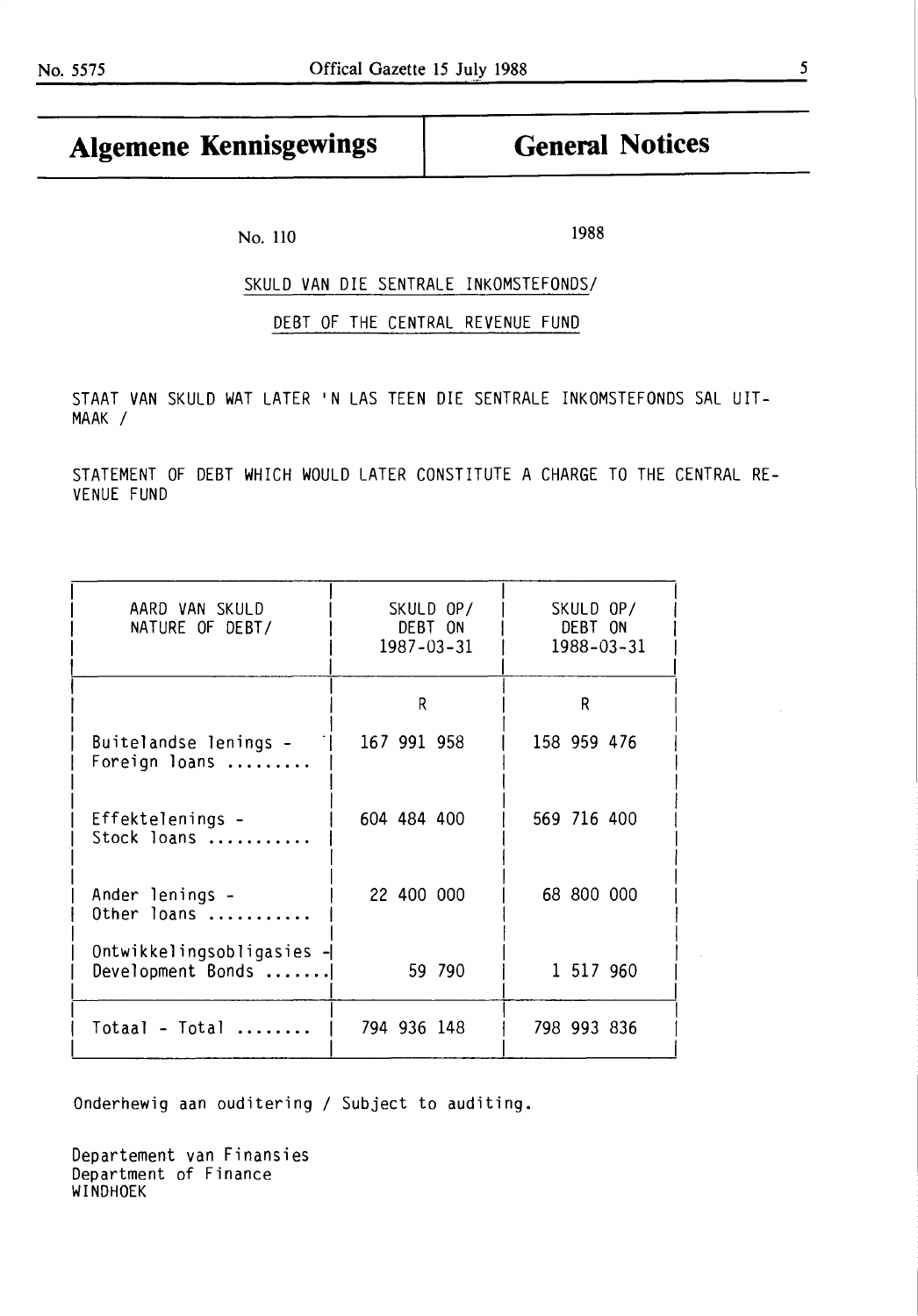No. 111 1988

#### MUNISIPALITEIT GROOTFONTEIN

#### **BEDRAG VAN DIE BELASTING** OP DIE **AANHOU VAN HONDE:**

Kragtens artikel 3(6) van die Munisipale Hondebelastingsordonnansie 1967 (Ordonnansie 13 van 1967), soos gewysig, word hierby bekend gemaak dat die Raad van die Munisipaliteit van Grootfontein die toepaslike bedrag in die Bylae vermeld kragtens artikel 3(i) van genoemde Ordonnansie bepaal het as die bedrag van die belasting wat die Raad van genoemde Munisipaliteit ingevolge artikel 2 van genoemde Ordonnansie op die aanhou van enige hond binne die munisipale gebied van Grootfontein gelê het vanaf datum van publikasie hiervan.

D.J. HUGO STADSKLERK

#### BYLAE

- (a) Vir ongesnyde teef  $-$  R20,00
- (b) Vir die eerste of tweede reun of gesnyde teef  $-$  R5,00
- (c) Vir die derde en elke daaropvolgende reun of gesnyde teef  $-$  R10,00

No. 112 1988

#### **MUNISIPALITEIT VAN OTAVI**

Kennis geskied hiermee ingevolge die bepalings van artikel 171(4) van die Munisipale Ordonnansie 13 van 1963 dat die ondergenoemde erwe op 'n openbare veiling verkoop word by die Munisipale kantoor op 22 Julie 1988 om 10h00.

| Geregistreerde<br>eienaar |     | Erf nr. Grootte | Registered<br>Owner | Erf no. Area | Sq.m.   |
|---------------------------|-----|-----------------|---------------------|--------------|---------|
| J.H. van Schalkwyk        | 68  | 1 5 2 5         | J.H. van Schalkwyk  | 68           | 1 5 2 5 |
| J.H. van Schalkwyk        | 71  | 1 575           | J.H. van Schalkwyk  | 71           | 1 575   |
| F.S. Swartz               | 140 | 1 360           | F.S. Swartz         | 140          | 1 360   |
| F.S. Swartz               | 143 | 1 360           | F.S. Swartz         | 143          | 1 360   |
| I.J. de Klerk             | 343 | 360             | I.J. de Klerk       | 343          | 1 360   |

No. 111 1988

#### MUNICIPALITY OF GROOTFONTEIN

#### **AMOUNT** OF **TAX ON THE KEEPING** OF **DOGS:**

Under section 3(6) of the Municipal Dog Tax Ordinance 1967 (Ordinance 13 of 1967) as amended, it is hereby made known that the Council of the Municipality of Grootfontein under section 3(i) of the said Ordinance determined the appropriate amount mentioned in the Schedule as the tax which the Council of the said Municipality has imposed in accordance with section 2 of the said Ordinance on the keeping of any dog within the municipal area of Grootfontein with effect from the date of publication hereof.

D. J. HUGO **TOWN** CLERK

#### SCHEDULE

- (a) For every unspayed bitch  $-$  R20,00
- (b) For the first or the second male dog or spayed bitch  $-$  R5,00
- (c) For the third and every subsequent male dog or spayed bitch  $-$  R10,00

No. 112 1988

#### MUNICIPALITY OF OTAVI

Notice is hereby given in terms of Section 171(4) of the Municipal Ordinance, No 13 of 1963, as amended, that the undermentioned erven will be sold by public auction at the Municipal Office on 22nd July 1988 at 10h00.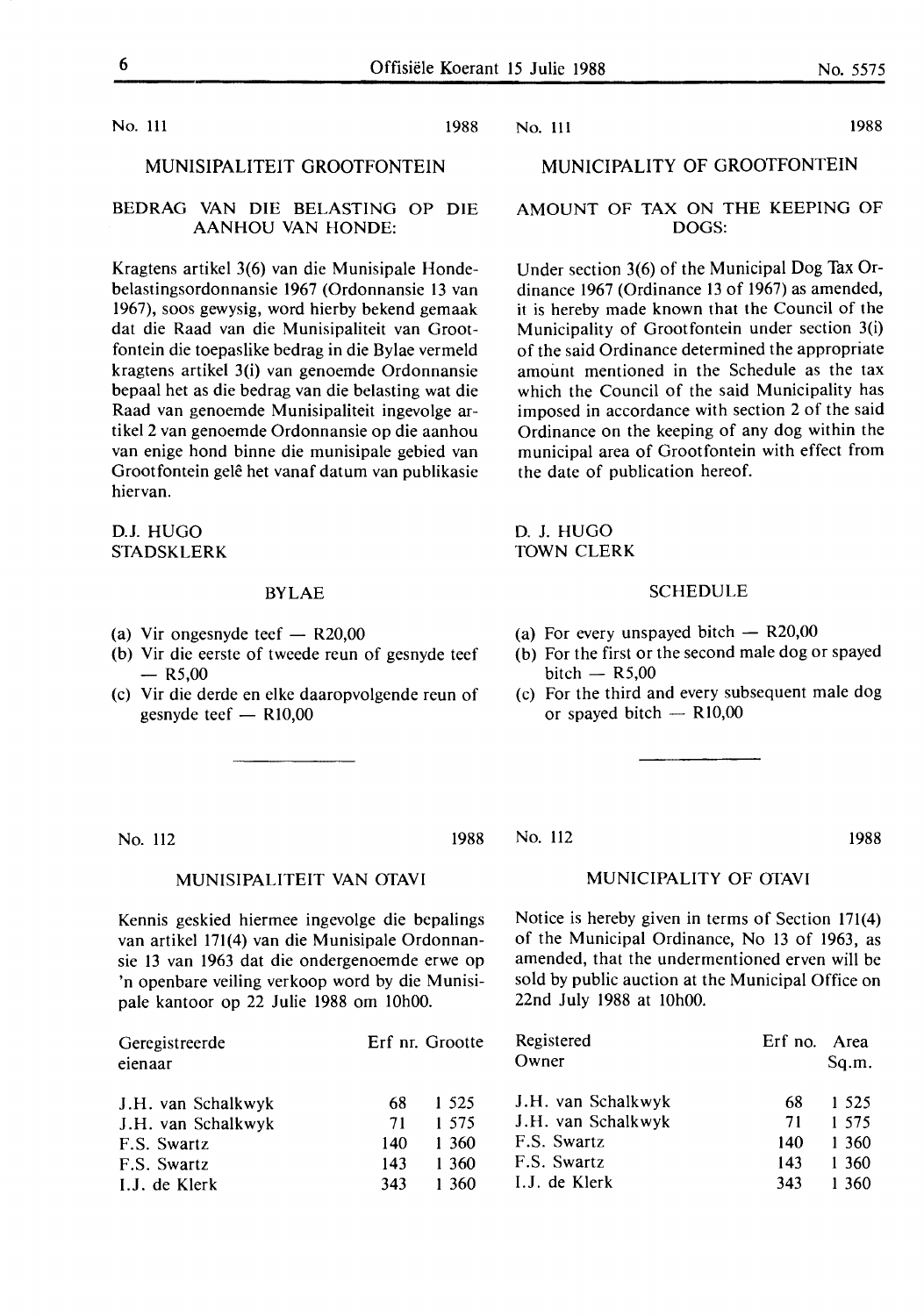| 354 |
|-----|
| 355 |
| 356 |
| 357 |
| 358 |
| 359 |
| 361 |
| 373 |
| 200 |
| 203 |
| 158 |
|     |

**J.A. VAN** VUUREN **STADSKLERK** 

T.J. Kotze 354 T.J. Kotze 355 T.J. Kotze 356 T.J. Kotze 357 T.J. Kotze 358 T.J. Kotze 359 T.J. Kotze 361 **K.N.** Kruger 373 Suiwel (Koöp) Bpk 200 Suiwel (Koöp) Bpk 203 **M.P.** Smalberger 158 1 310 1 310 1 400 1 400 1 316 1 360 1 360 1 400 1 600 1 550 1 360

**J.A. VAN** VUUREN **TOWN CLERK** 

No. 113

#### 1988 No. 113

1988

### OUT JO MUNISIPALITEIT DORPSBEPLANNINGSKEMA

Kennis geskied hiermee ingevolge die bepalings van Artikel 7(2) van Ordonnansie Nr. 18 van 1954, soos gewysig, dat die Raad van voorneme is om vir die Munisipale Gebied van Outjo 'n dorpsbeplanningskema te laat opstel.

G LEMMER STADSKLERK

Munisipale Kantore Posbus 51 OUTJO

Notice is hereby given in terms of Section 7(2) of

the Ordinance No. 18 of 1954, as amended, that the Council intends drawing up a town planning scheme for the Municipal Area of Outjo.

OUTJO MUNICIPALITY TOWN PLANNING SCHEME

G LEMMER TOWN CLERK

Municipal Offices PO Box 51 OUTJO

No. 114 1988

No. 114

1988

#### KEETMANSHOOP MUNISIPALITEIT

#### **DORPSBEPLANNINGSKEMA**

Kennis geskied hiermee ingevolge die bepalings van Artikel 7(2) van Ordonnansie Nr. 18 van 1954, soos gewysig, dat die Raad van voorneme is KEETMANSHOOP MUNICIPALITY

#### **TOWN PLANNING** SCHEME

Notice is hereby given in terms of Section 7(2) of the Ordinance No. 18 of 1954, as amended, that the Council intends drawing up a Town Planning